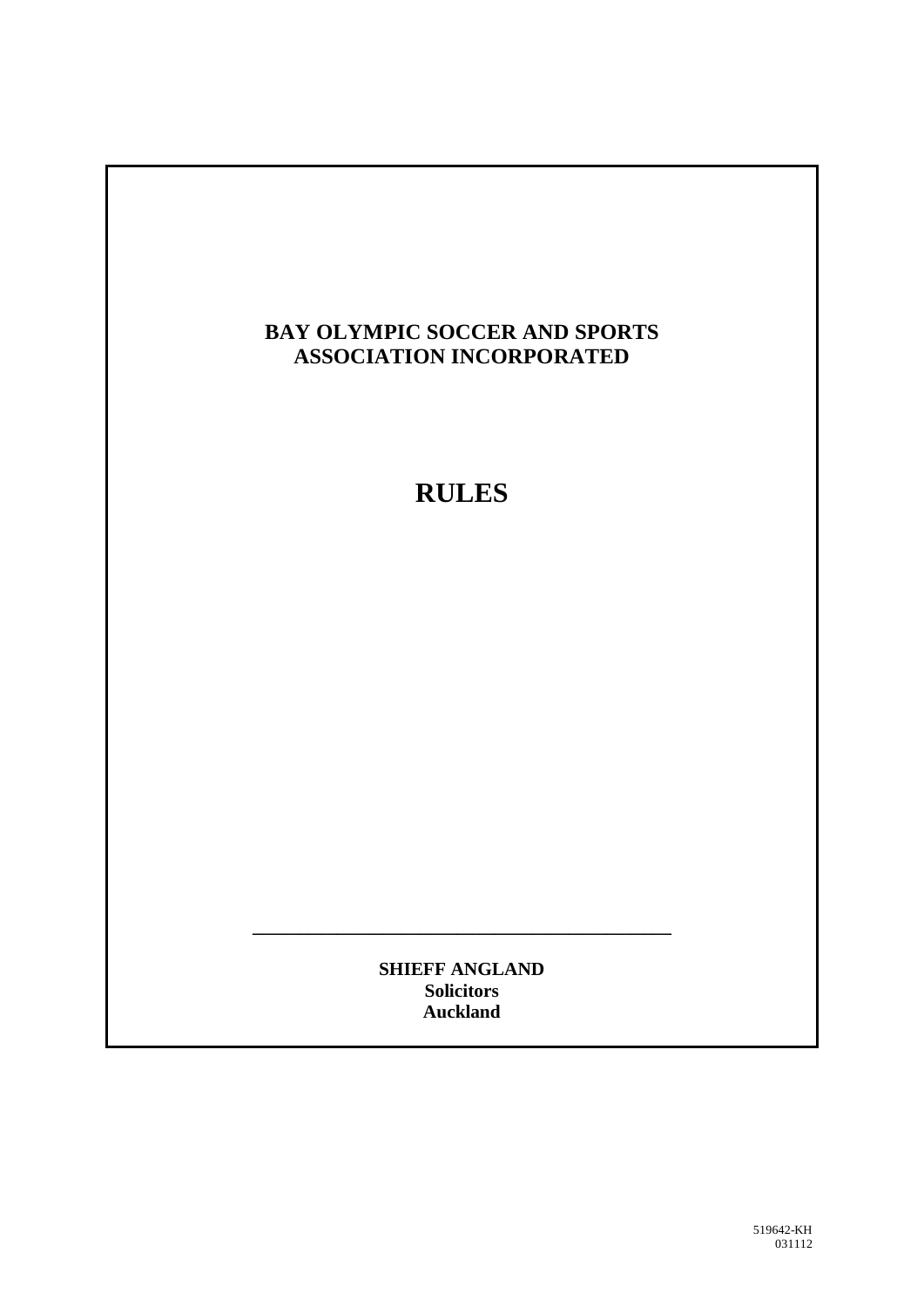#### **CONTENTS**

| 1.               |                                                    |  |
|------------------|----------------------------------------------------|--|
| 2.               |                                                    |  |
| 3.               |                                                    |  |
| $\overline{4}$ . |                                                    |  |
| 5.               |                                                    |  |
| 6.               |                                                    |  |
| 7.               |                                                    |  |
| 8.               |                                                    |  |
| 9.               |                                                    |  |
| 10.              |                                                    |  |
| 11.              |                                                    |  |
| 12.              |                                                    |  |
| 13.              |                                                    |  |
| 14.              |                                                    |  |
| 15.              |                                                    |  |
| 16.              |                                                    |  |
| 17.              |                                                    |  |
| 18.              |                                                    |  |
| 19.              |                                                    |  |
| 20.              |                                                    |  |
| 21.              |                                                    |  |
| 22.              |                                                    |  |
| 23.              |                                                    |  |
| 24.              |                                                    |  |
| 25.              |                                                    |  |
| 26.              |                                                    |  |
| 27.              |                                                    |  |
| 28.              |                                                    |  |
| 29.              |                                                    |  |
| 30.              |                                                    |  |
| 31.              |                                                    |  |
| 32.              |                                                    |  |
| 33.              |                                                    |  |
| 34.              |                                                    |  |
| 35.              | LIQUIDATION …………………………………………………………………………………………… 14 |  |
|                  |                                                    |  |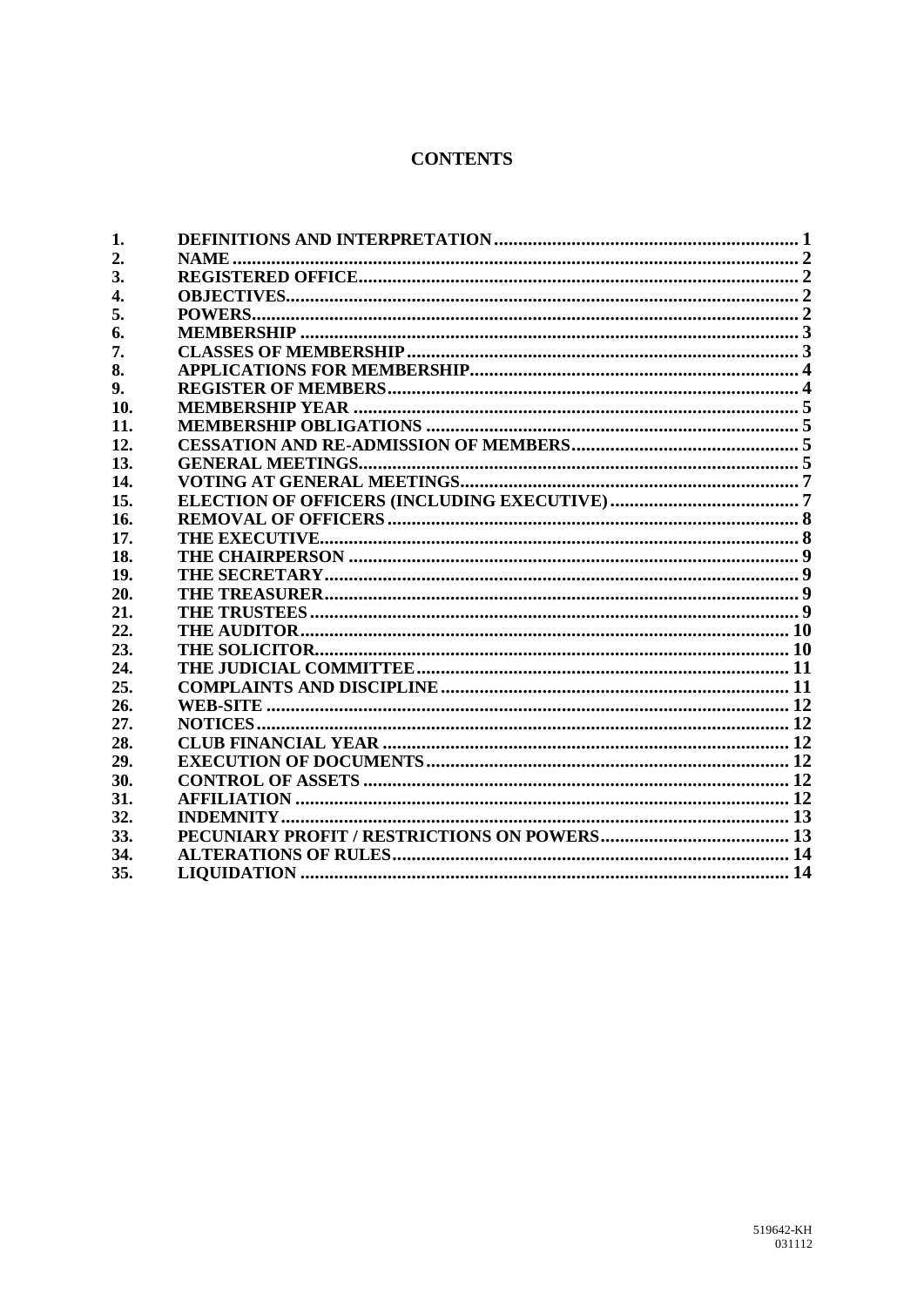### **THE RULES OF BAY OLYMPIC SOCCER AND SPORTS ASSOCIATION INCORPORATED**

("the Club")

#### <span id="page-2-0"></span>**1. DEFINITIONS AND INTERPRETATION**

1.1 In these Rules, except insofar as the context or subject matters otherwise indicates or requires:

"Act" means the Incorporated Societies Act 1908 and any amendment thereof.

"Chairperson" means the person who is at any particular time the chair person of a meeting in accordance with these Rules (and elected in accordance with Rules 15 and having duties as set out in Rule 18).

"Club" means Bay Olympic Soccer and Sports Association Incorporated.

"Executive" means the executive committee of the Club in accordance with these Rules (as elected in accordance with Rules 15 and generally in accordance with Rule 17).

"FIFA" means the Federation Internationale de Football Association.

"General Meetings" means any meeting of the Club that has been called for in accordance with Rule 13.

"Judicial Committee" means the judicial committee of the Club established pursuant to Rule 24.

"Officer" means the persons elected in accordance with Rules 15 and includes the members of the Executive.

"Regulations" means all regulations, including by-laws and policies made under these Rules (refer Rule 4.2(b), 17.4 and 26.2).

"Rules" means these Rules and "Rule" means a particular Rule within these Rules.

"Secretary" means the person appointed in accordance with Rule 15 and holding office under these Rules as Secretary of the Club (refer also to Rule 19).

"Soccer" means the term also known as "Association Football" as governed internationally by FIFA.

"Trustees" means the six (6) persons appointed in accordance with Rule 7.5 and acting pursuant to Rule 21 and these Rules generally.

- 1.2 In these Rules:
	- (a) A reference to a function includes a reference to a power authority and duty, and
	- (b) A reference to the exercise of a function includes, where the function is a duty, a reference to the performance of the duty.
	- (c) If at any time any matter shall arise which is not provided for in these Rules or in the interpretation of these Rules, the same shall be determined where appropriate by the Executive whose decision shall be final.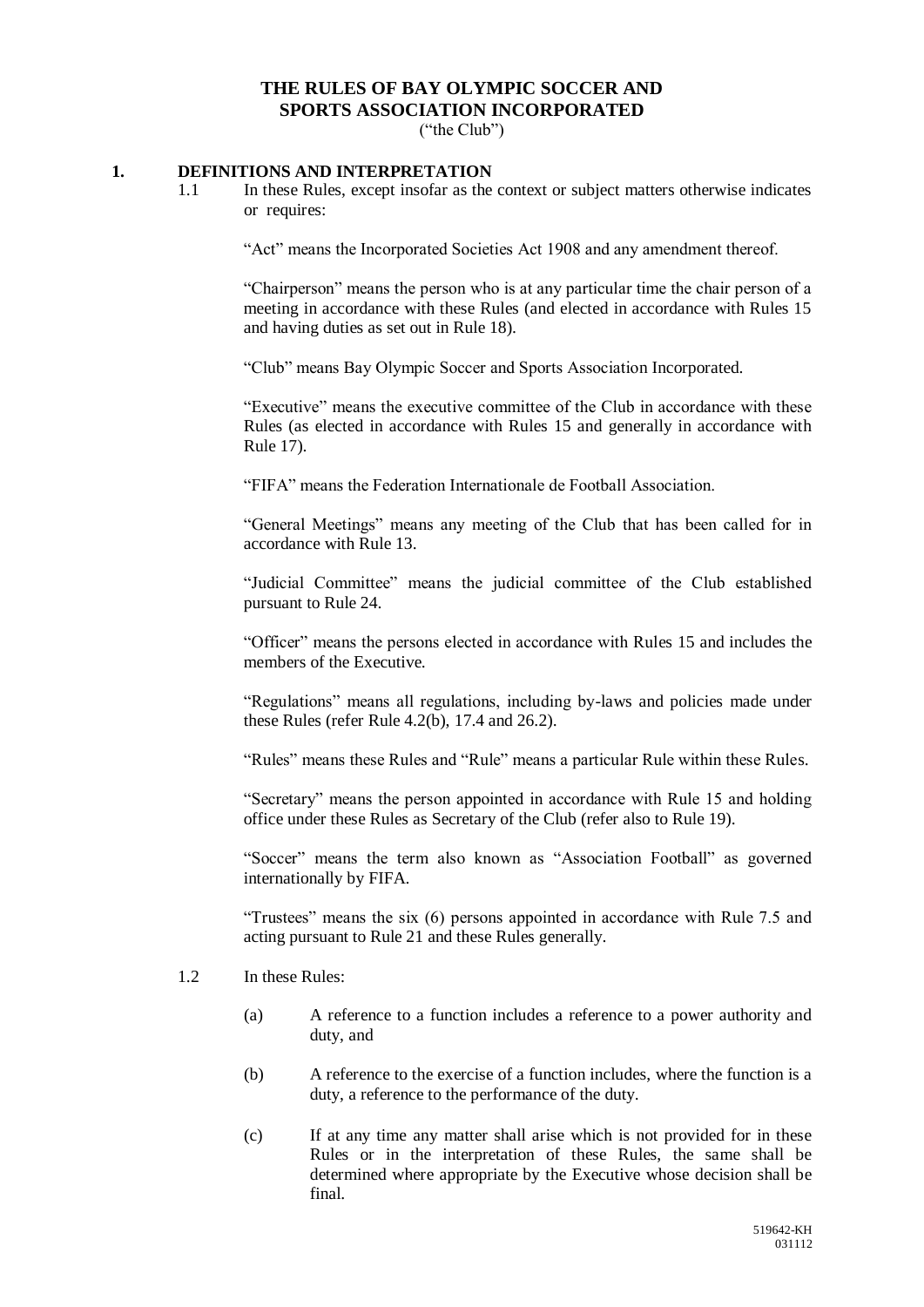#### <span id="page-3-0"></span>**2. NAME**

The Club constituted by these Rules shall be named the "**BAY OLYMPIC SOCCER AND SPORTS ASSOCIATION INCORPORATED**" and shall be an Incorporated Society pursuant to the provisions of the Incorporated Societies Act 1908.

#### <span id="page-3-1"></span>**3. REGISTERED OFFICE**

The registered office of the Club shall be at such place as the Executive from time to time determines.

#### <span id="page-3-2"></span>**4. OBJECTIVES**

- 4.1 The primary objects of the Club are to:
	- (a) Promote the playing of Soccer in Auckland but specifically in the West Auckland region, substantially or primarily as an amateur game or sport.
	- (b) Provides facilities for members to play Soccer in Auckland but specifically in the West Auckland region, (including but not limited to Club houses and stadium(s)).
	- (c) Foster and develop other amateur sports that are beneficial to the Club and provide recreation for members.
	- (d) Represent and promote the interests of members of the Club.
	- (e) Do any act or thing incidental or conducive to the attainment to any of the above objects.
- 4.2 Without in any way limiting the generality of the primary objects, the secondary objects of the Club are to:
	- (a) Establish codes of behaviour applicable to members; and
	- (b) Make regulations to advance the attainment of any of the objects as set out in this Rule [4.](#page-3-2)

#### <span id="page-3-3"></span>**5. POWERS**

In addition to the statutory powers, the Club:

- 5.1 May use such of its funds to pay the cost and expenses of furthering or carrying out its objects, and for that purpose may employ such people as may seem expedient provided always, payment for services rendered shall not exceed the current market rate for such services.
- 5.2 May purchase, lease, hire or otherwise acquire, may exchange, and may sell, lease or otherwise dispose of funds, property, rights or privileges to further or carry out its object as may seem expedient, and as shall be proper.
- 5.3 Subject to Rule 21, may invest in any investment approved at a General Meeting pursuant to Rule 21.5.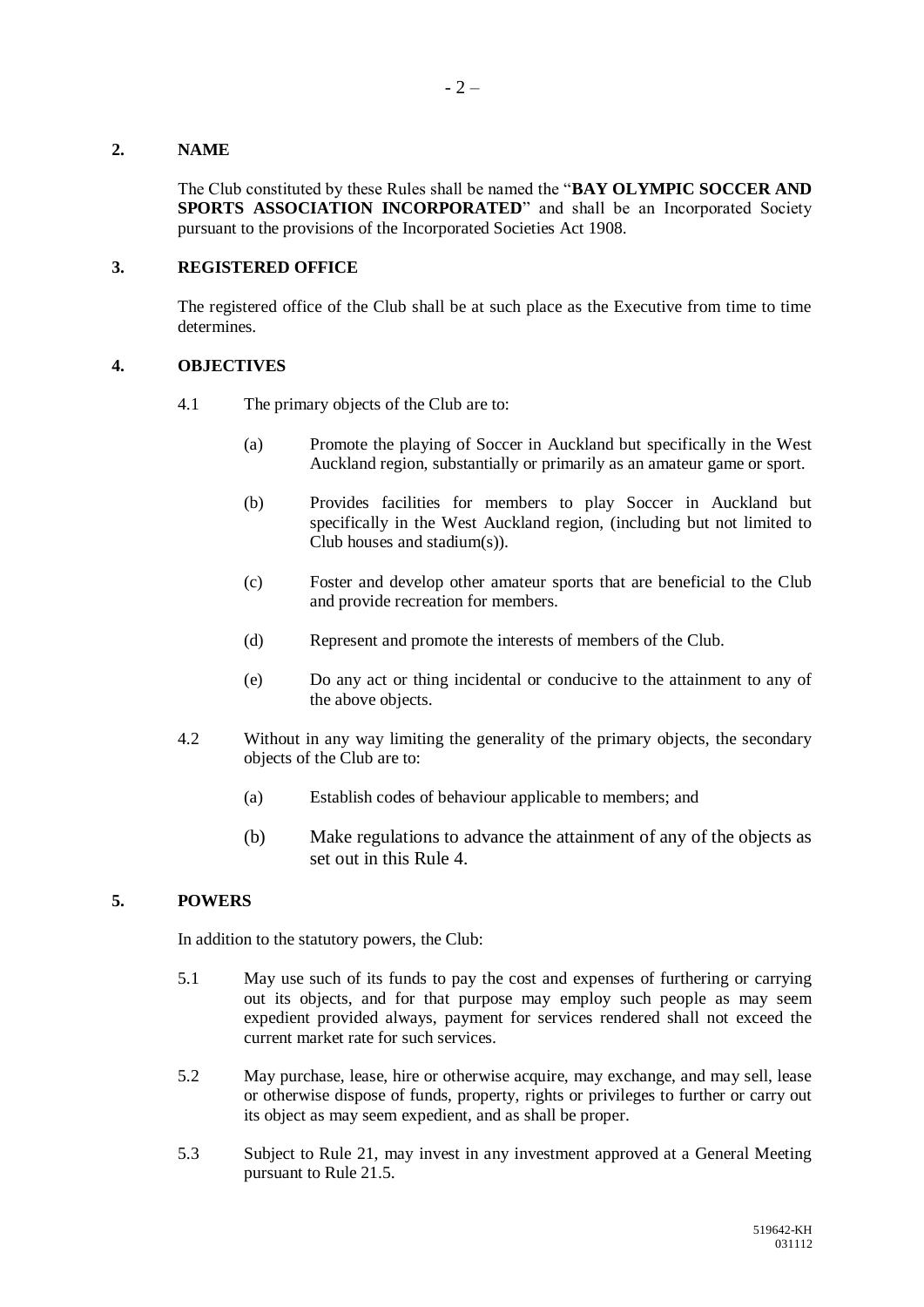- 5.4 Shall have the power to borrow or raise money by debenture, bonds, mortgage and other means with or without security, but such borrowing power shall not be exercised other than by resolution of the General Meeting (for which notice was given to all members in accordance with these Rules) and in accordance with Rule 21.
- 5.5 May apply for, obtain, hold and/or renew all and any licences, patents, copyrights or trademarks required by the Club or considered conducive to the fulfilment of its objects.
- 5.6 May take such other steps or make such by-laws as may from time to time be deemed expedient or necessary to protect or achieve the interests of the Club.
- 5.7 Notwithstanding any other provision, the Club shall not expend any money:
	- (a) Other than to further purposes recognised by law; nor
	- (b) For the sole personal or individual benefit/pecuniary interest of any member.

#### <span id="page-4-0"></span>**6. MEMBERSHIP**

Membership of the Club shall be open to all persons interested in Soccer and all other sporting activities whether or not of a type similar to Soccer and any activity related thereto as well as their spouses and children.

#### <span id="page-4-1"></span>**7. CLASSES OF MEMBERSHIP**

The classes of membership (and the method by which members are admitted to the classes), are as follow:

- 7.1 **Ordinary Member**: There are two classes of ordinary members:-
	- (a) An **Ordinary Senior Member** is a person that, on the  $1<sup>st</sup>$  of January of any membership year, is aged 18 years or over.
	- (b) An **Ordinary Junior Member** is a person that, on the  $1<sup>st</sup>$  of January of any membership year, is under the age of 18 years. Ordinary Junior members do not have voting rights.

All Ordinary Members shall be individual persons only and the method by which Ordinary Members are admitted is in accordance with Rule 8.

#### **Honorary Member**

An **Honorary Member** is a person who has been granted Honorary Membership by the Executive in its absolute discretion in recognition of a special contribution to the Club in any particular year (whether by way of sponsorship or otherwise). Honorary membership shall be for one (1) year only (but shall be renewable at the discretion of the Executive). The number of Honorary Members shall not exceed five percent (5%) of the total membership of the Club. Honorary membership shall afford the member all the privileges and rights that an Ordinary Senior member enjoys, without payment of fee.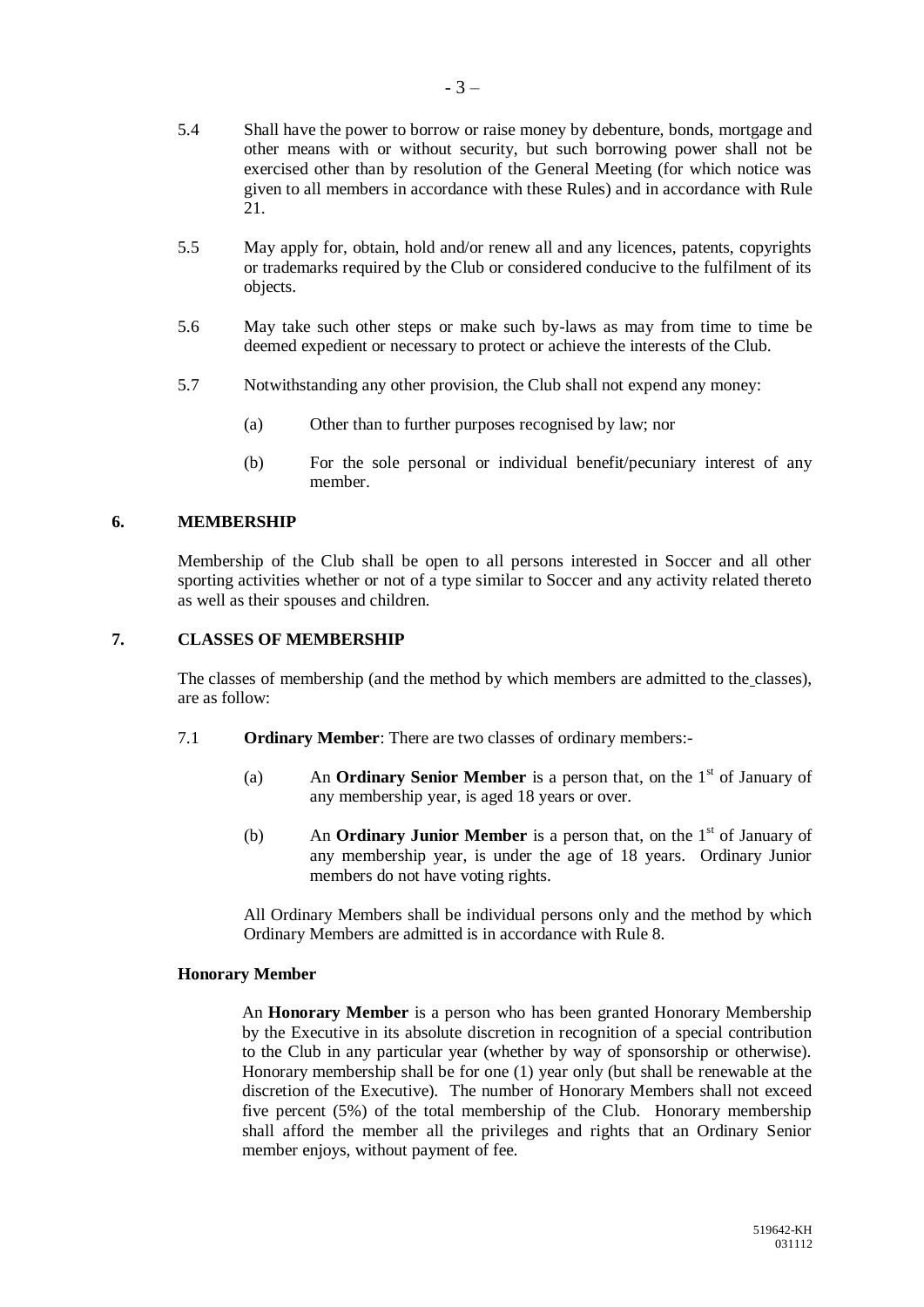#### 7.2 **Associate Member**

An **Associate Member** is a person who does not have voting rights and Associate membership may be granted at the Executive's absolute discretion.

#### 7.3 **Life Member**

A **Life Member** is an individual person honoured for praiseworthy services to the Club after recommendation by the Executive and election as a Life Member by resolution at an AGM passed by a two third  $(2/3<sup>rd</sup>)$  majority of those present and voting. A Life Member shall have all the rights and privileges than an Ordinary Senior member enjoys and shall be subject to all the duties of an Ordinary Senior member except those of paying subscription fees. All Life Members current at the time of registration of these replacement rules, shall continue to be Life Members under these Rules.

#### 7.4 **Trustee**

A **Trustee** is an individual person of good character and with not less than five (5) previous years membership of the Club that has been nominated by the members or the Executive and approved at a two-thirds  $(2/3^{rd})$  majority at an AGM, provided that his or her training qualifications, knowledge and experience shall equip him or her to promote and conserve the interests of the Club and further its aims and objectives. There shall be six (6) Trustees and each Trustee shall hold office for three (3) years. At each AGM the two (2) Trustees longest in office shall retire (but shall be eligible for re-nomination) and thereafter the remaining Trustees shall retire in rotation (but shall be eligible for re-nomination).

#### <span id="page-5-0"></span>**8. APPLICATIONS FOR MEMBERSHIP**

- 8.1 An application for membership (other than Life Membership, Honorary Membership or Trustee) of the Club shall be:-
	- (a) Made in writing (in such a form as shall be prescribed by the Executive from time to time) and shall specify the class of membership sought, and (b) Lodged with the Secretary of the Club.
- 8.2 Membership applications shall be considered by the Executive who may reject membership applications in its absolute discretion and/or request to interview an applicant after which it may accept or reject the applicant in its absolute discretion,

but subject to the provisions of the general law of New Zealand;

8.3 The Secretary shall advise the applicant of the Executive's decision, and where an applicant has been approved, the Secretary shall notify the applicant of the details of his, her or its the membership rights, privileges and duties in accordance with these Rules and the Club's Regulations, including the payment of a subscription fee and/or other fees due and payable.

#### <span id="page-5-1"></span>**9. REGISTER OF MEMBERS**

9.1 In addition to the statutory requirements with respect to a Register of Members, the Secretary shall establish and maintain a Register of Members of the Club, specifying the name, street, postal and e-mail address, occupation home, work, mobile and fax numbers of each member of the Club; together with the date on which the person became or resigned as a member; and the class of membership to which each member belongs.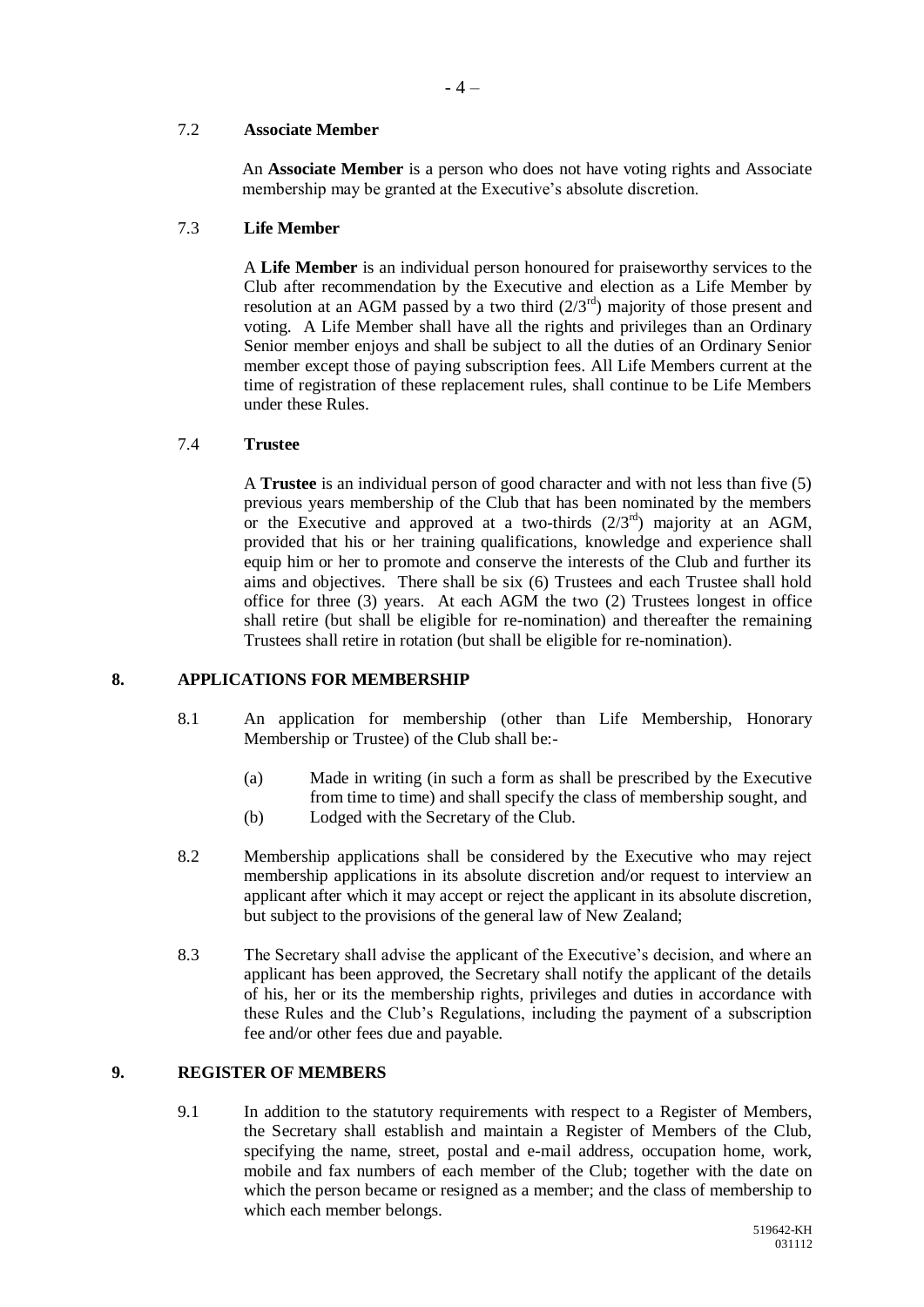9.2 The Register of Members shall be kept at the principal place of administration of the Club and shall be open for inspection, free of charge, by any member of the Club, at any reasonable hour.

#### <span id="page-6-0"></span>**10. MEMBERSHIP YEAR**

The membership year shall extend from the 1st of April in one year to the  $31<sup>st</sup>$  of March in the following year.

#### <span id="page-6-1"></span>**11. MEMBERSHIP OBLIGATIONS**

- 11.1 All members (including the Executive) shall promote the interest and objects of the Club.
- 11.2 All members (including the Executive) shall do nothing to bring the Club into disrepute.
- 11.3 All members shall pay the subscription fee and other fees in accordance with these Rules; the subscription fee to be determined in accordance with Rule 17.3 shall be due and payable by the members of the classes to which it applies, on the 1st day of April in each year.
- 11.4 All members shall notify the Secretary of any change in contact details.
- 11.5 Each member shall be responsible to regularly check the Club's web-site in order to obtain updated information regarding, or from the Club.

#### <span id="page-6-2"></span>**12. CESSATION AND RE-ADMISSION OF MEMBERS**

- 12.1 A member ceases to be a member of the Club if the member;-
	- (a) dies,
	- (b) resigns his, her or its membership at any time, by notice in writing to the Secretary.
	- (c) fails to pay monies due to the Club in accordance with these Rules;
	- (d) is expelled from the Club (by decision of the Executive if the member ceases to be qualified to be a member including as a result of criminal conviction, bankruptcy or otherwise in the Executive's discretion);

Each such resignation shall take immediate effect provided however that the member resigning shall remain liable to pay the subscription fee, levies and/or other fees to the end of the current membership year or financial year (as the case may be); and shall cease to hold him, her or itself out to be a member of the Club; and shall return all the Club's property and materials (including but not limited to books, manuals and equipment).

#### <span id="page-6-3"></span>**13. GENERAL MEETINGS**

13.1 A General Meeting of the Club shall be held annually not later than the  $30<sup>th</sup>$  of November, for the purpose of electing Officers (including the Executive) Life Members and Trustees, receiving the report of the outgoing Executive, the Treasurer's Report and Balance Sheet, and for transacting any general business of the Club. This meeting shall be called the Annual General Meeting ("AGM") and the time, date and place for an AGM shall be fixed by the Executive.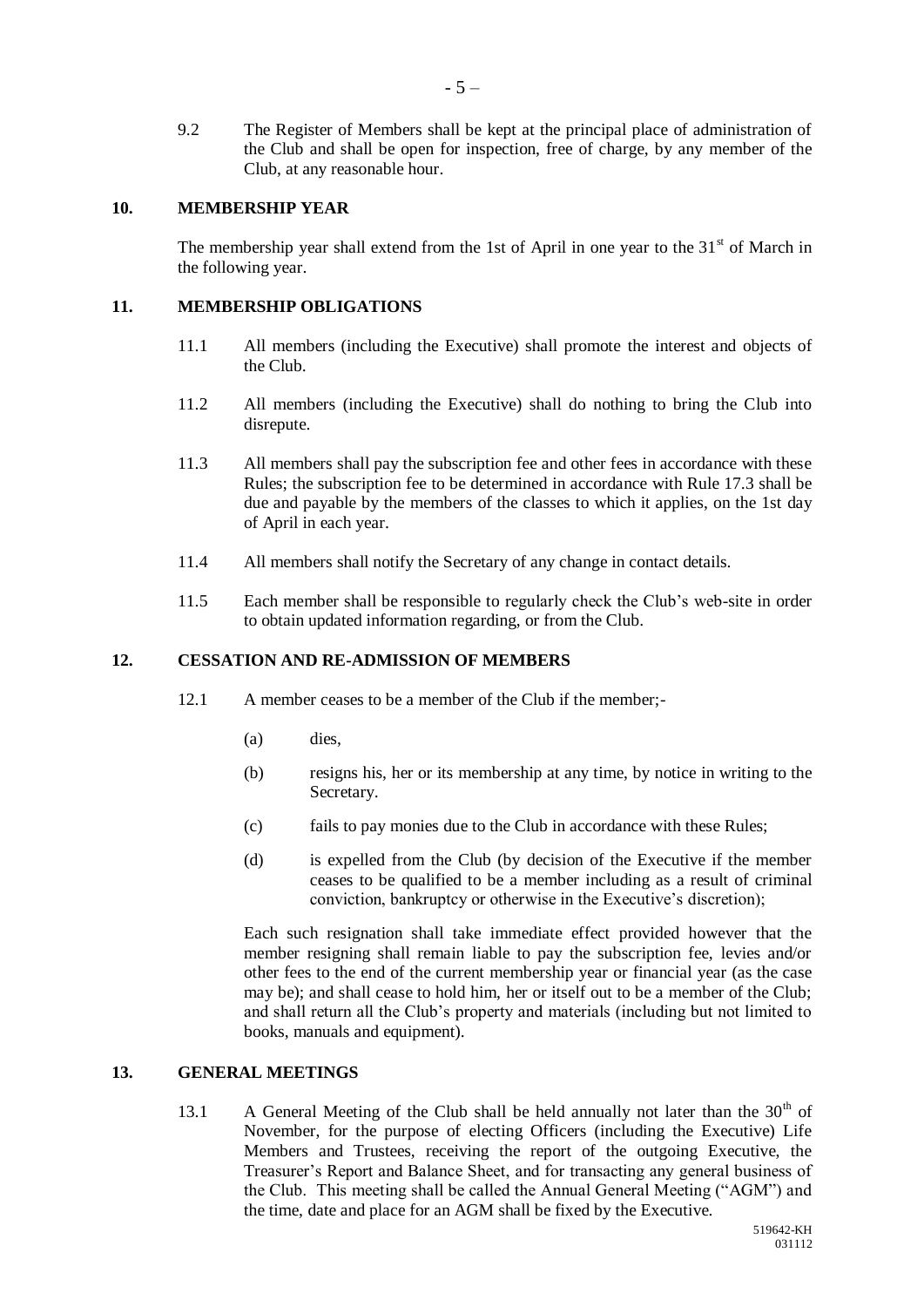- 13.2 Special General Meetings ("SGM") may be called by the Executive or by written requisition to the Secretary, signed by not less than ten (10) members, setting forth the business (remits) for which the meeting is requisition.
- 13.3 Any member wishing to give notice of any motion for consideration at any General Meeting shall forward written notice thereof (and remits) to the Secretary not less than ten (10) clear days before the date of the meeting. The Executive may consider all such notices (and remits) and provide recommendations to members in respect thereof.
- 13.4 Notice of General Meetings shall be given as follows and shall include, the following: The Secretary:-
	- 13.4.1 shall place a notice ("the notice") of the proposed General Meeting on the Club's web-site (refer to Rule 26); and
	- 13.4.2 shall display the notice on the major notice board(s) located in Club room(s); and
	- 13.4.3 shall place an advertisement (or the notice) in a leading local newspaper (e.g. The Western Leader) which shall include a reference to the website; and
	- 13.4.4 shall give the notice at least fourteen (14) clear days prior to the date of the proposed meeting; and
	- 13.4.5 shall include in the notice a request for remits in the case of an AGM (the Secretary may set a date by which such remits are to be received by the Secretary); and
	- 13.4.6 may send the notice by e-mail to members (using members' e-mail addresses as it appears on the Register of Members).
- <span id="page-7-0"></span>13.5 The election of Officers (including the Executive) shall be conducted as follows:
	- 13.5.1 Written nominations for nominees, accompanied by the written consent of each nominee (and supporting information that does not exceed an A4 sheet of paper), shall be received by the Secretary no less than ten (10) clear days before the date of the AGM.
	- 13.5.2 No less than five (5) clear days before the date of the proposed AGM, the Secretary shall place on the Club's website and display on the major notice board(s) located in Club room(s) all Officer nominations and additional supporting information that may have been supplied to the Secretary by or on behalf of each nominee in support of the nominations and a voting paper listing, if relevant.
	- 13.5.3 Further nominations may be received from the floor at the AGM, provided that such nominees have consented.
	- 13.5.4 Should any position not be filled at the AGM refer to Rule 17.9.
- 13.6 The failure for any reason of any member to receive notice of a General Meeting shall not invalidate the meeting or its proceedings.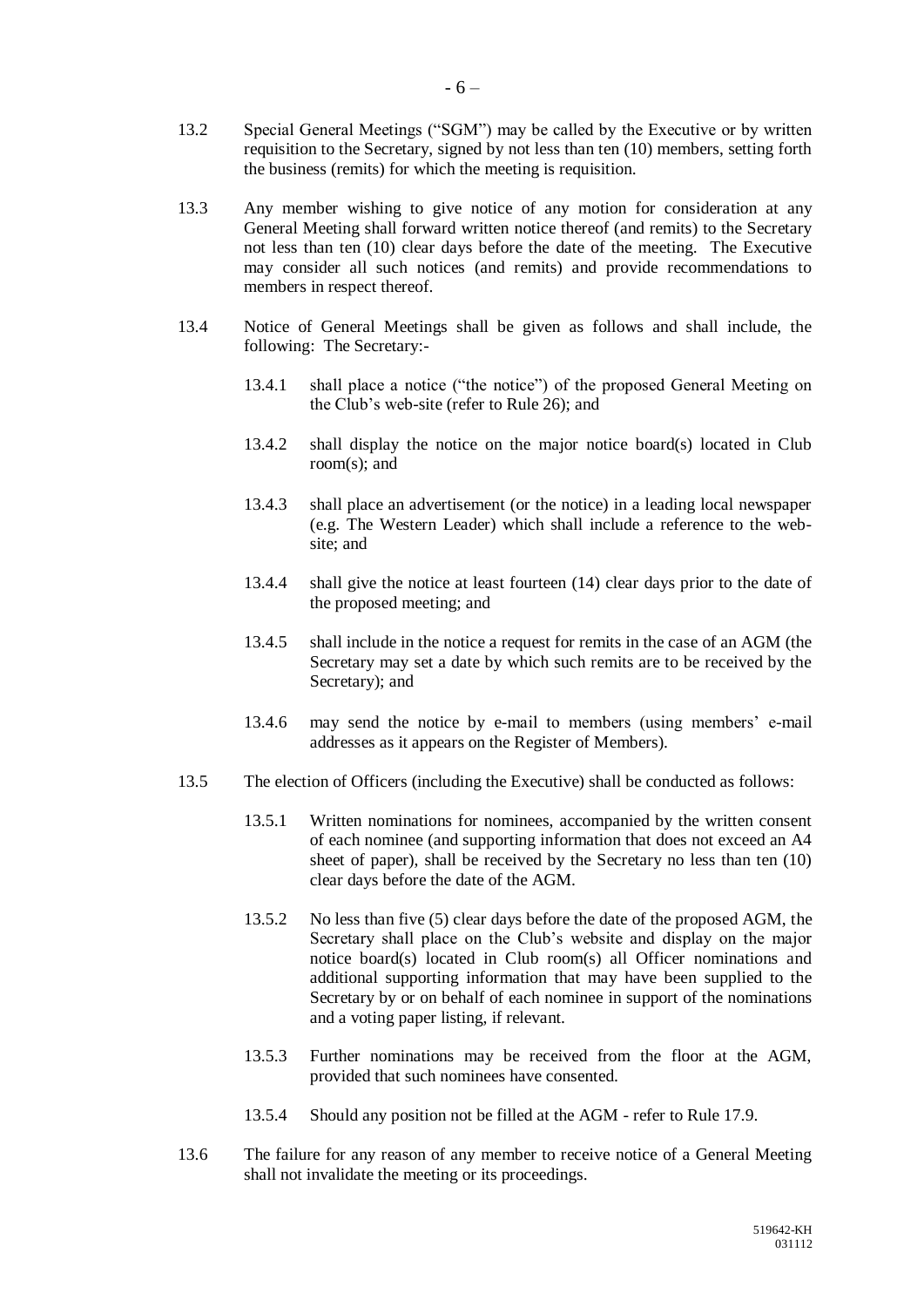- 13.7 The quorum for General Meetings is as follows:
	- (a) Twenty (20) members at an AGM;
	- (b) Fifteen (15) members at a SGM.
- 13.8 A voting member shall be entitled to vote by written proxy (as set out in the Regulations) in favour of another member present at the meeting, but no other proxy voting shall be permitted.
- 13.9 All General Meetings shall be chaired by the Chairperson and in the absence of the Chairperson, the Vice Chairperson or in his or her absence the Chair shall be taken by a member to be nominated and approved by a majority of members present and entitled to vote, at that meeting.

#### <span id="page-8-0"></span>**14. VOTING AT GENERAL MEETINGS**

- 14.1 Votes shall be exercised as follows:
	- (a) At General Meetings, voting shall be by a show of hands or at the discretion of the Chairman, by poll (or secret ballot).
	- (b) All members entitled to vote (in accordance with Rule 7) will be entitled to vote at a General Meeting and each member shall have only one (1) vote, and the Chairperson shall have a deliberative and casting vote.
	- (c) Unless otherwise required by these Rules, all questions shall be determined by simple majority of those present and voting at the General Meeting.
- 14.2 A resolution passed by the required majority at any General Meeting binds all members, irrespective of whether they were present at the General Meeting where the resolution was adopted and/or whether they voted.

#### <span id="page-8-1"></span>**15. ELECTION OF OFFICERS (INCLUDING EXECUTIVE)**

- 15.1 The following Officers shall be elected annually at the AGM if vacancies exist:
	- (i) Chairperson
	- (ii) Vice Chairperson
	- (iii) Secretary
	- (iv) Treasurer
	- (v) Senior Men's Representative
	- (vi) Senior Woman's Representative
	- (vii) Juniors' Representative
	- (viii) Auditor (refer Rule 22)
	- (ix) Solicitor (refer Rule 23)

and not less then two (2) other members (elected in accordance with Rules 13.5), who together with the Officers named in (i) to (vii) of this clause, shall comprised the Executive (i.e. nine (9) Executive members).

In addition, the Executive shall have the power to co-opt a maximum of three (3) additional members for a fixed term (refer to Rule 17.2). The Executive shall at no time have more than the maximum of twelve (12) members.

15.2 Retiring Officers and members of the Executive shall be eligible for re-election.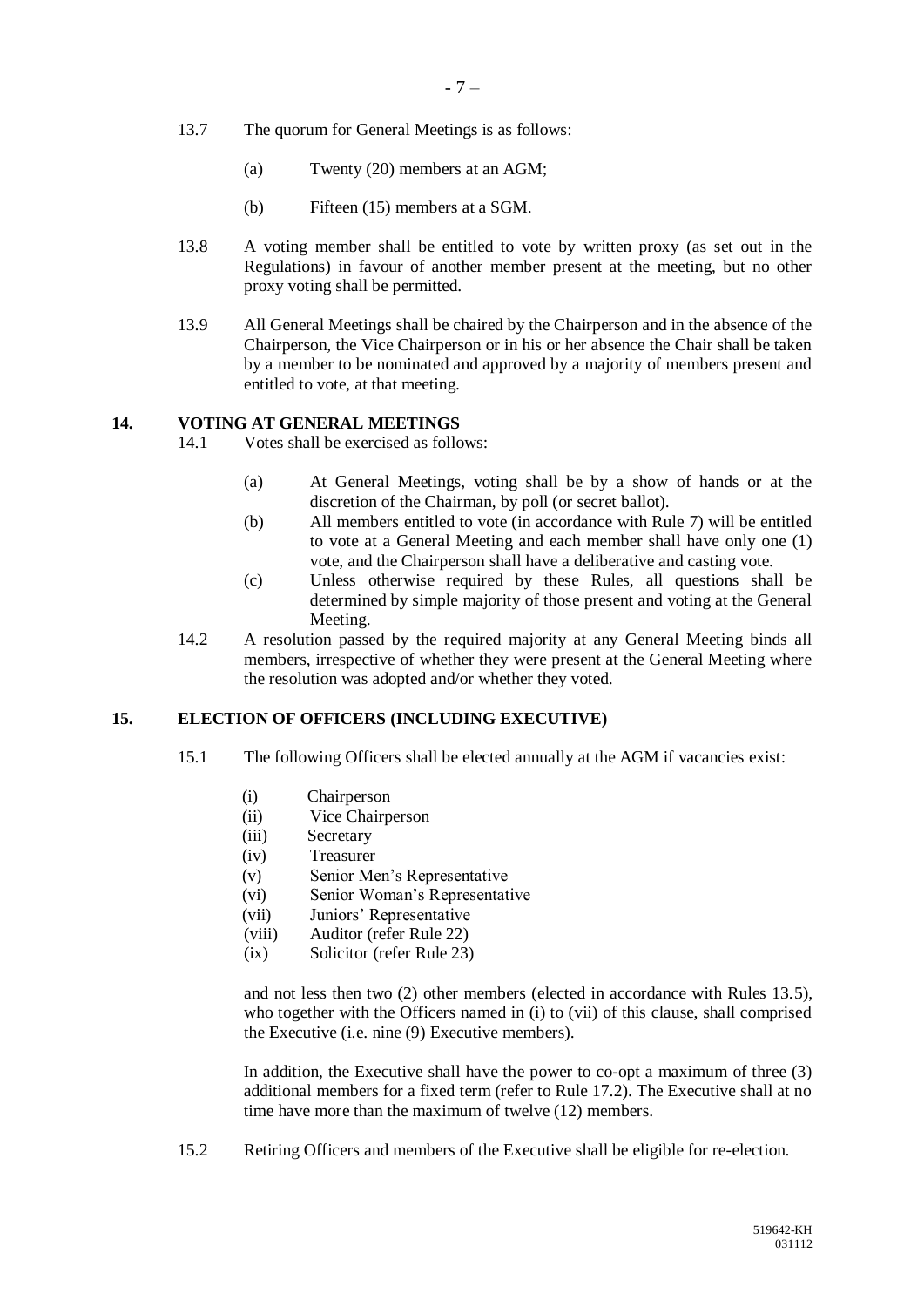15.3 All elected (and/or appointed as the case may be) persons holding office shall be deemed to hold office until the next AGM (or earlier by SGM called for the purpose of election of Officers) unless or until any of all of them resign earlier.

#### <span id="page-9-0"></span>**16. REMOVAL OF OFFICERS**

Any Officer or member of the Executive may be removed by a resolution at a General Meeting of which prior written notice was given in accordance with Rule 13.4 and which is passed by a two-thirds  $(2/3^{rd})$  majority of those present and voting at a General Meeting so held.

#### <span id="page-9-1"></span>**17. THE EXECUTIVE**

- 17.1 The administration, management and control of the affairs of the Club shall be vested in the Executive who may exercise all powers and do all acts and things which may be exercised or done by the Club and in particular shall convene the AGM of the Club, transact the business and affairs of the Club, and control the finances of the Club.
- 17.2 Pursuant to Rule 15.1 the Executive shall have the power to co-opt a maximum of three (3) additional members for a fixed term.
- 17.3 The annual subscription payable to the Club by members (regarding each category of membership), shall be determined by the Executive ("the subscription fee") from time to time, that shall not be bound to prescribe a uniform amount applicable to all classes of members.
- 17.4 The Executive may from time to time make and/or amend provided that it is not inconsistent with the Act or these Rules (refer also Rule 4.2 (b)).
- <span id="page-9-2"></span>17.5 The Executive may appoint sub-committees consisting of such person (whether or not members of the Club) and for such purposes as it think fit, including the Judicial Committee, and the following applies.
	- (a) Unless otherwise resolved by the Executive the quorum of every subcommittee is half the members of the sub-committee;
	- (b) Any sub-committee shall have power to co-opted additional members; but no sub-committee may delegate any of its powers;
	- (c) Any sub-committee may act by resolution approved by not less then two thirds  $(2/3<sup>rd</sup>)$  of the sub-committee members through a written ballot by mail, facsimile or e-mail.
- 17.6 The Executive shall meet at such time and place as they may decide, or two (2) Executive members shall at all times have power to instruct the Secretary to call together an Executive meeting.
- 17.7 At all meetings of the Executive, five (5) Executive members present, shall form a quorum.
- 17.8 Any member of the Executive who, without sufficient reason in the opinion of the Executive, is absent from three (3) consecutive meetings, shall automatically forfeit his or her position on the Executive.
- 17.9 Should any position not be filled at the AGM or should any vacancy occur on the Executive between the last and the next AGM, such vacancy may be filled by the Executive. The omission to fill such vacancy shall not in any way invalidate the proceedings of any meetings held after such vacancy has occurred, provided however that the Executive has at no time consisted of less then five (5) members.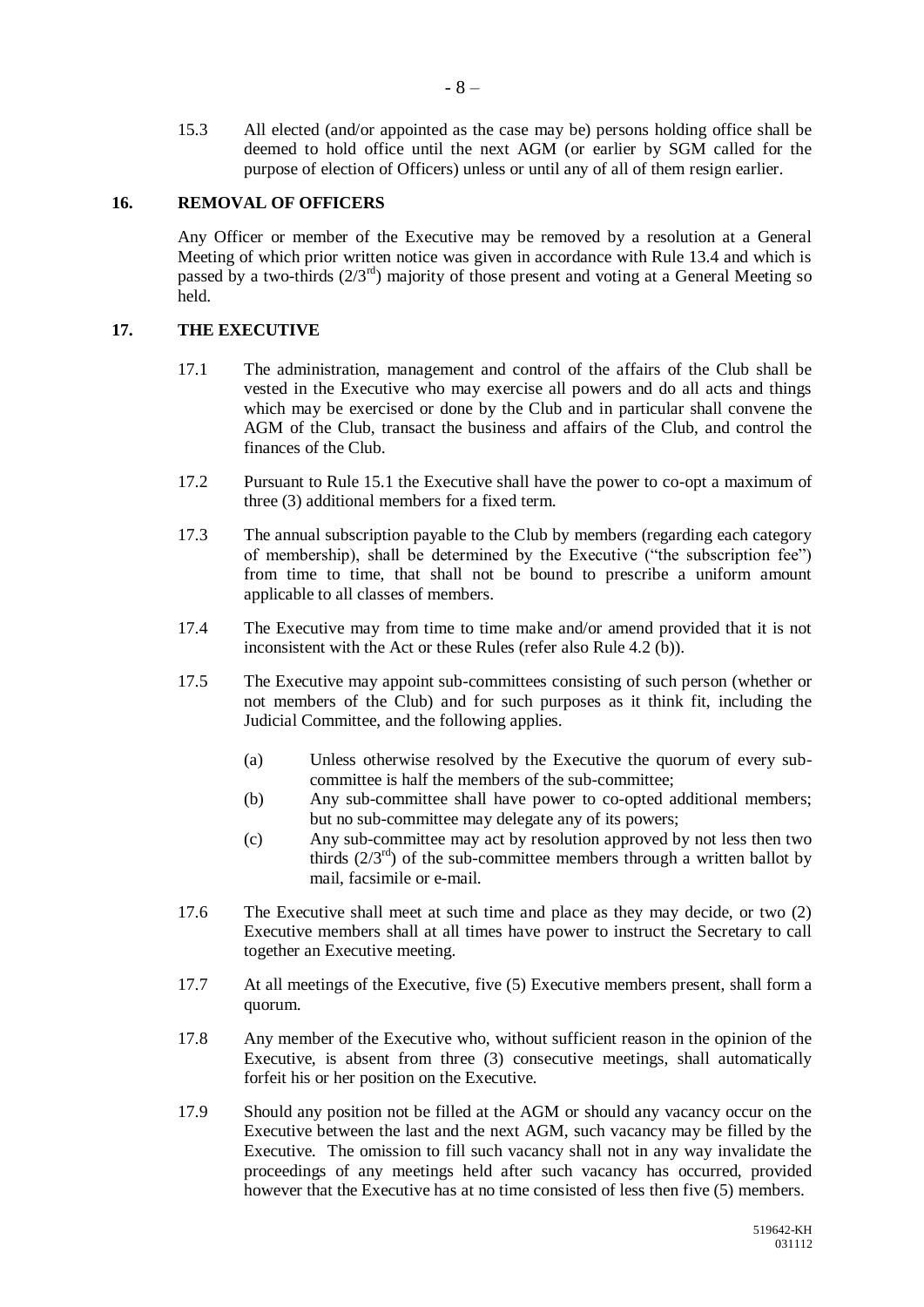17.10 Where any Officer, including Executive member is either personally interested or concerned directly or indirectly in any transaction with the Club, then the Officer or Executive member shall disclose the nature and extent of the interest to the Executive and if the interest is a personal pecuniary interest as defined in Rule 33, or if the Chairperson so requires, that Office or Executive member shall not take any part in any further discussions of the Executive or of the Club, on that matter.

#### <span id="page-10-0"></span>**18. THE CHAIRPERSON**

- 18.1 (a) The Chairperson shall attend and preside at all General Meetings and all Executive meetings and shall be entitled to speak on all questions brought before any meeting, and shall have a deliberative and casting vote on all questions.
	- (b) The Chairperson shall decide all questions of order and shall enforce a due observance of the Rules and Regulations of the Club.
- 18.2 In the absence of the Chairperson, the Vice Chairperson shall assume the duties and powers of the Chairperson.

#### <span id="page-10-1"></span>**19. THE SECRETARY**

The Secretary shall convene and attend all General Meetings and all Executive meetings; keep minutes and conduct the correspondence according to directions received from the Chairperson or Executive.

#### <span id="page-10-2"></span>**20. THE TREASURER**

- 20.1 The Treasurer shall, in the name of the Club, open an account at a bank nominated by the Executive, and all monies received on behalf of the Club, which are not required for immediate use, shall be deposited to such account.
- 20.2 The Treasurer shall submit to the AGM each year, an audited statement of accounts for the financial year ending on 30 September of that year and shall deliver annually to the Registrar a statement containing the particulars and in the form required by the Registrar.
- 20.3 The Treasurer shall keep an up-to-date financial record of all Club members.

#### <span id="page-10-3"></span>**21. THE TRUSTEES**

- 21.1 At any meeting of the Trustees, four (4) Trustees present shall constitute a quorum.
- 21.2 No resolution or decision of the Trustees shall be valid and binding unless passed on a vote in which at least four (4) Trustees have recorded their vote in favour of the proposal.
- 21.3 The function and role of the Trustees shall be to:-
	- (a) approve (in advance) any expenditure, borrowing or the obtaining of credit by the Club for a sum in excess of Fifteen Thousand Dollars (\$15,000.00);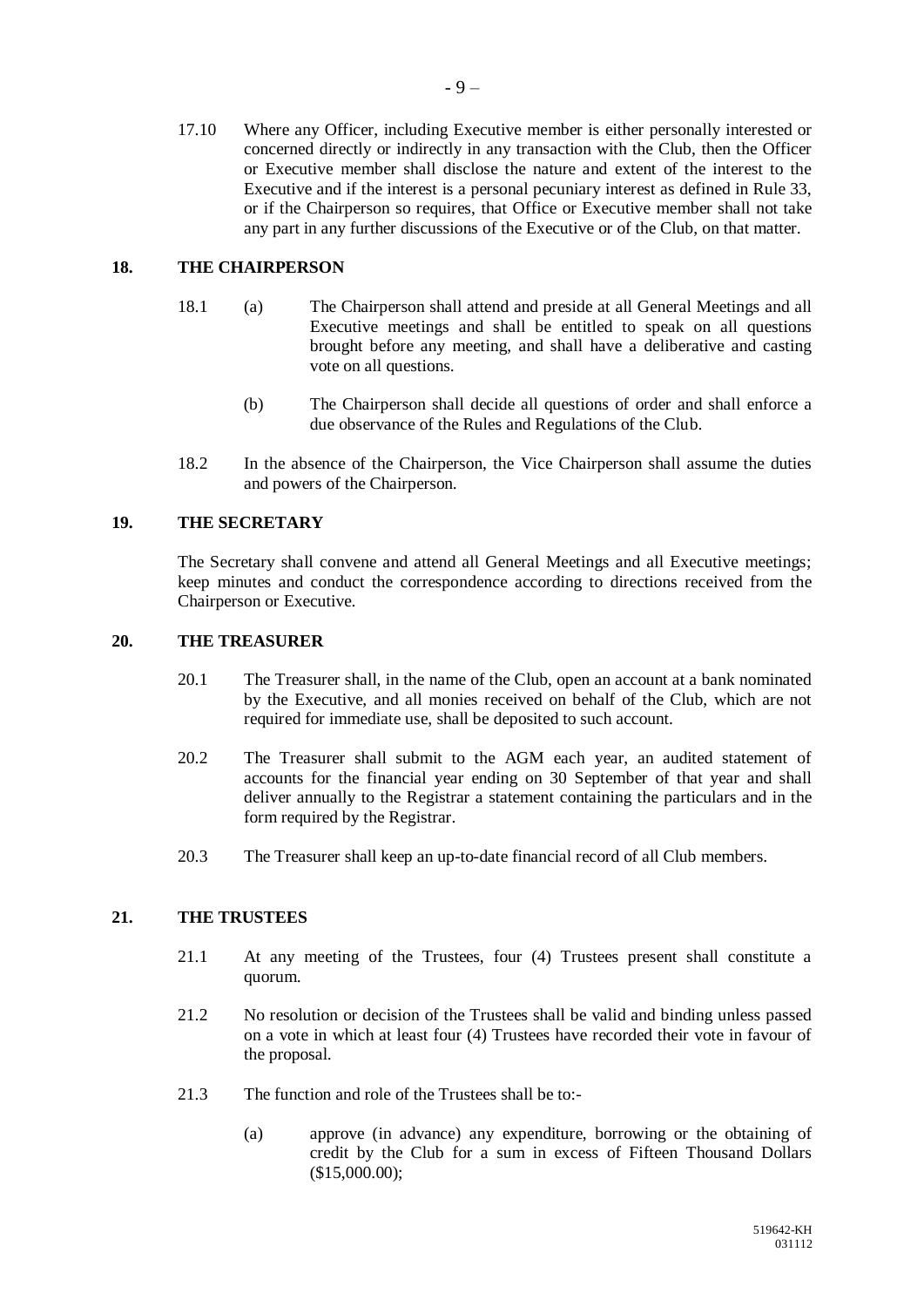- (b) advise on and approve (in advance) the investment of any funds in excess of Fifteen Thousand Dollars (\$15,000.00);
- (c) carry out such tasks as may be delegated to it by the Executive; such approval to be exercised by applying the standards of a prudent Trustee as the term is interpreted in accordance with the principles of the Trustee Act 1956.
- 21.4 In the event that the Trustees do not approve expenditure, borrowing, credit or investment in terms of Rule 21.3 the matter shall be referred to and be voted on at a SGM of the Club. The Executive shall not make such expenditure, borrowing, credit or investment unless authorised to do so by a two-thirds  $(2/3<sup>rd</sup>)$  majority at that General Meeting.
- 21.5 The Executive shall not be bound by any decision of the Trustees unless such decision has been expressly ratified by the Executive (provided always that if an authorisation in accordance with Rule 21.4 has been made at a General Meeting, the Executive shall be bound by such decision).
- 21.6 Upon the death or resignation of any Trustee or upon a Trustee becoming otherwise ineligible to hold that position by virtue of:
	- disability, bankruptcy, conviction for a criminal offence punishable by a term of not less than six (6) months imprisonment or termination of membership of the Club; or
	- in the event of the number of Trustees falling below six (6) for any other reason;

the Executive shall appoint a person that would be eligible to be a Trustee in accordance with Rule 7.5 to fill such vacancy and any Trustee so appointed shall hold office until the next AGM of the Club.

21.7 Any Trustee who, without sufficient reason in the opinion of the other Trustees, is absent from three (3) consecutive meetings of the Trustees, shall automatically forfeit the position of Trustee and the provisions of clause [13.5](#page-7-0) shall take effect as if the Trustee had resigned.

#### <span id="page-11-0"></span>**22. THE AUDITOR**

A public accountant or a member of the New Zealand Society of Accountants shall be appointed at the AGM who shall examine the Treasurer's Balance Sheet, and all books and accounts relating thereto, and if he or she finds them correct, attach his or her signature thereto.

#### <span id="page-11-1"></span>**23. THE SOLICITOR**

A Barrister or Solicitor of the High Court of New Zealand holding a current practicing certificate shall be appointed at the AGM for the purpose of providing the Club with pro bono legal advice from time to time provided that the Executive may from time to time in its absolute discretion remunerate the Solicitor in relation to any specific tasks or functions performed by the Solicitor or his or her firm.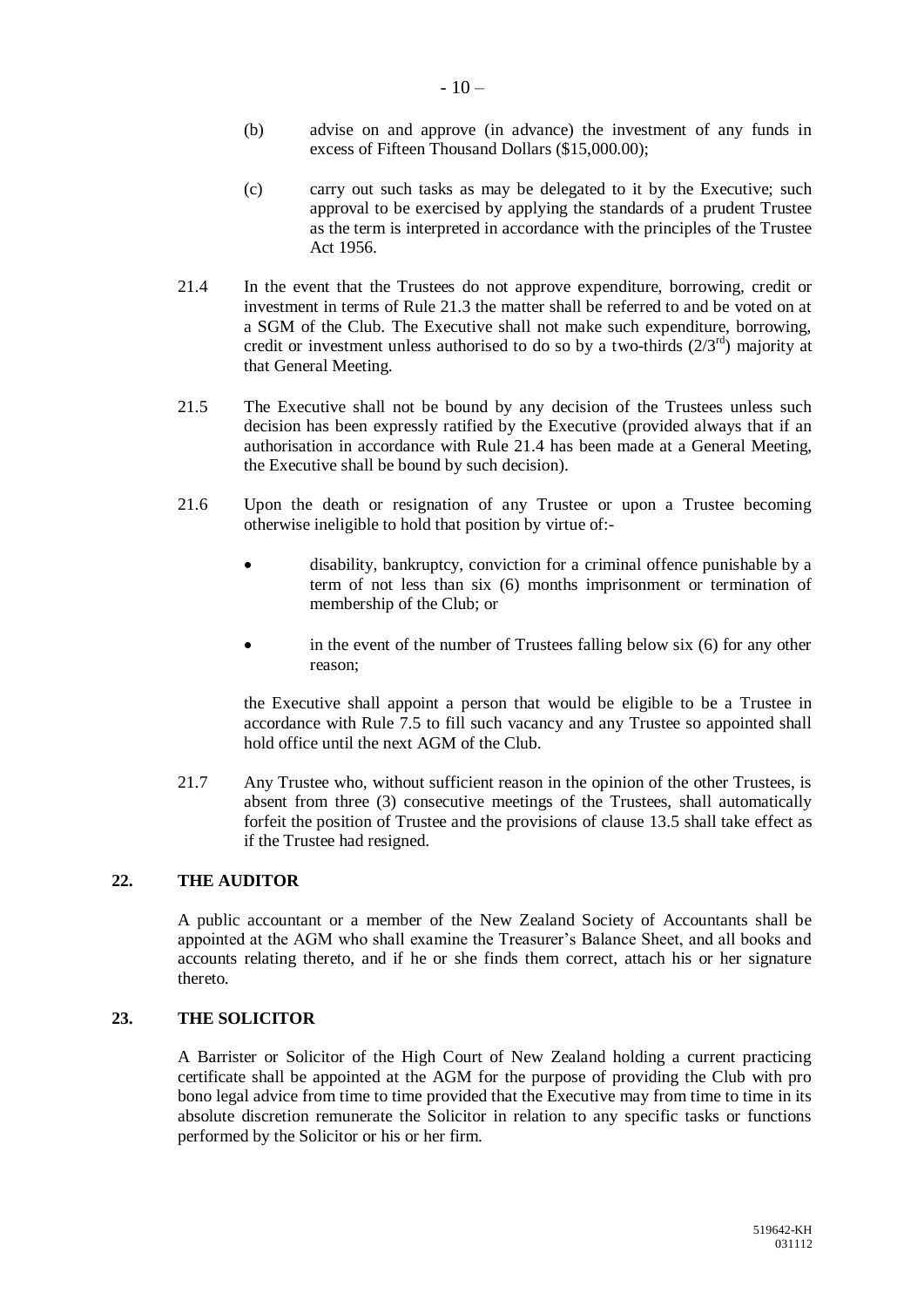#### <span id="page-12-0"></span>**24. THE JUDICIAL COMMITTEE**

- 24.1 The Executive shall appoint a Judicial Committee of not less than three (3) and not more than five (5) persons to carry out the functions specified in Rule [17.5.](#page-9-2)
- 24.2 Any member of the Club shall be eligible to be on the Judicial Committee but in making its appointment the Executive shall ensure that persons appointed shall be by virtue of their training, qualifications, experience and knowledge suitably qualified to carry out the functions of the Judicial Committee.
- 24.3 The quorum for a meeting of the Judicial Committee shall be three (3) persons.
- 24.4 The Judicial Committee may adopt such procedures as it deems necessary to ensure that the matters before it are heard fairly, expeditiously and in accordance with the laws of New Zealand and the principles of natural justice and may refer any dispute to mediation if considered appropriate and if such referral is ratified by the Executive.
- 24.5 The Judicial Committee shall have no power to award costs to any party nor to levy fines unless such fines have been specified in the Regulations.

#### <span id="page-12-1"></span>**25. COMPLAINTS AND DISCIPLINE**

- 25.1 Any complaint about a member shall be lodged in writing with the Secretary, who shall forward it to the Executive.
- 25.2 The Executive may (and shall in the absence of special circumstances) suspend the membership of any member for which a complaint has been lodged with the Secretary; and of any member for non-payment of the subscription fee or any other fees due in accordance with these Rules.
- 25.3 The Executive may refer cases (e.g. where members have been guilty of conduct either in or out of the Club premises which is or is likely to be prejudicial to the character or interest of the Club) to the Judicial Committee that shall follow the following procedure:
	- (a) A meeting of the Judicial Committee shall be convened on a day and at a place fixed by the Executive and of which not less than seven (7) clear days' notice shall be given to Judicial Committee members and to the member whose conduct is under review; specifying the matters in issue and notifying him, her or it to appear.
	- (b) The Judicial Committee shall hear all evidence in respect of the alleged misconduct from the person(s) or their legal representative and shall afford the person(s) concerned every reasonable opportunity to defend their conduct.
	- (c) The Judicial Committee shall, after hearing all evidence and submissions, make a recommendation to the Executive.
- 25.4 The Executive shall meet within ten (10) clear days of receiving the recommendation in accordance with Rule 25.3(c) and no further submissions or representations may be received by the Executive and it shall then decide the matter. The decision of the Executive shall be of immediate effect and shall be final and binding.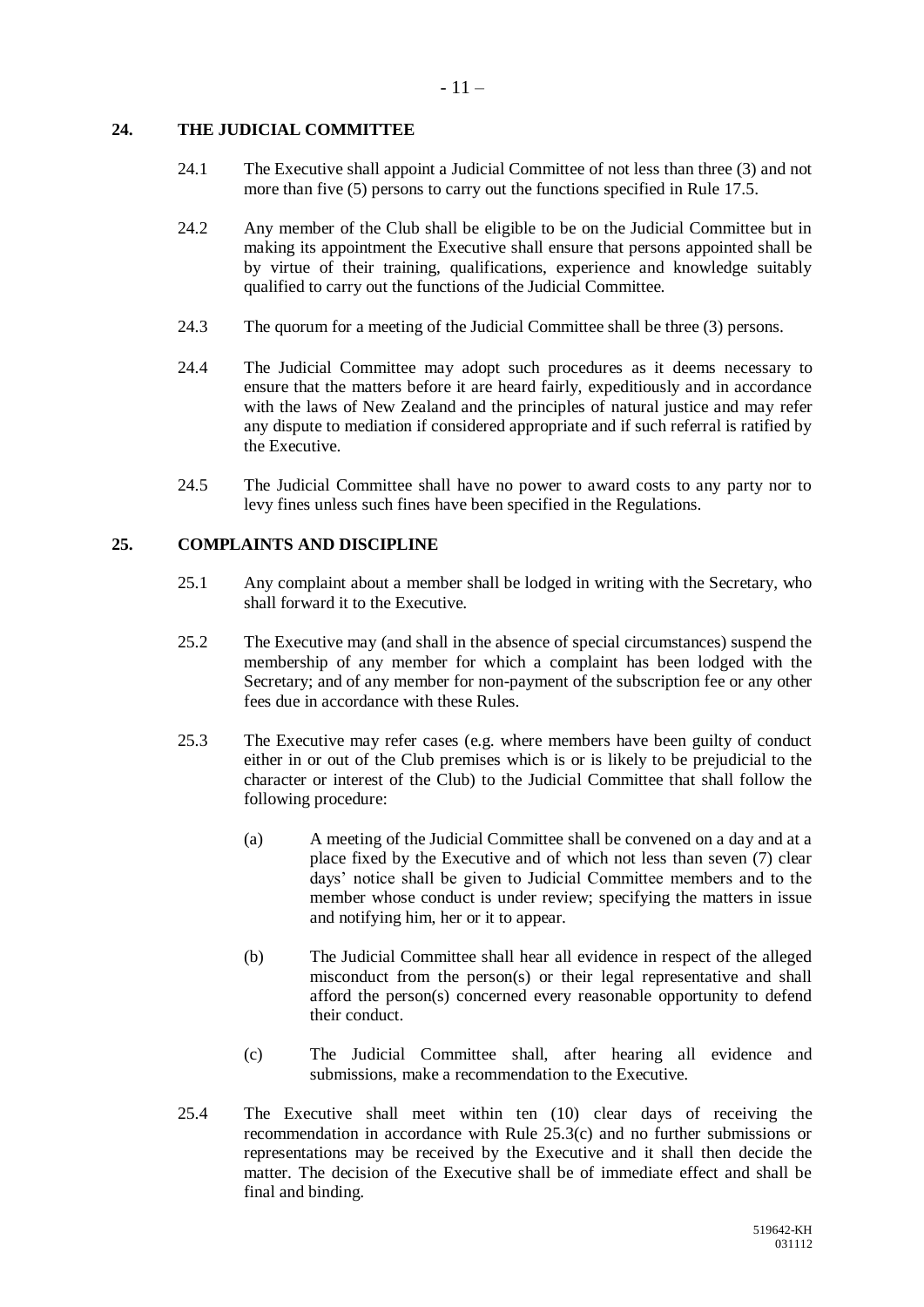25.5 Members whose membership has been terminated pursuant to Rule 25 shall be deprived of the rights and privileges of membership, without releasing them from any liability to the Club. If they are later found on the Club's premises, they shall be deemed to be trespassing and may be liable to prosecution.

#### <span id="page-13-0"></span>**26. WEB-SITE**

- 26.1 The Club shall establish and maintain a web-site that shall be the principal means of communicating information to its members.
- 26.2 A copy of the Club's current Rules (together with any amendments) shall be placed on the web-site and a copy of the current Regulations may be placed on the web-site.
- 26.3 All notices to members in accordance with these Rules will be placed on the website and it shall be each member's responsibility to regularly check the web-site in order to obtain updated information regarding or from the Club.

#### <span id="page-13-1"></span>**27. NOTICES**

Any notice required to be given in accordance with these Rules, shall be deemed to have been properly given to all members if it was given in accordance with Rule 13.4.

#### <span id="page-13-2"></span>**28. CLUB FINANCIAL YEAR**

The Club's Financial Year shall extend from 1 October in one year to 30 September of the following year.

#### <span id="page-13-3"></span>**29. EXECUTION OF DOCUMENTS**

- 29.1 Where a document is not required by statute to be executed under common seal, the Chairperson or in his or her absence, the Vice Chairperson and either the Secretary or another member of the Executive, shall sign on behalf of the Club.
- 29.2 The Common Seal (if required by law) shall be in the custody of the Secretary and shall be affixed in the presence of the Chairperson and the Secretary, under authority and direction of the Executive.

#### <span id="page-13-4"></span>**30. CONTROL OF ASSETS**

The Chairperson, Secretary and Treasurer shall be joint custodians of the Club's equipment and chattels except the playing gear, which shall be in the care of the Executive.

#### <span id="page-13-5"></span>**31. AFFILIATION**

The Club shall affiliate with New Zealand Football Incorporated and may affiliate with such other body or organization established to promote the game of Soccer or any sporting activity whether or not of a type similar to Soccer, which in the view of the Executive, is desirable to become affiliated with.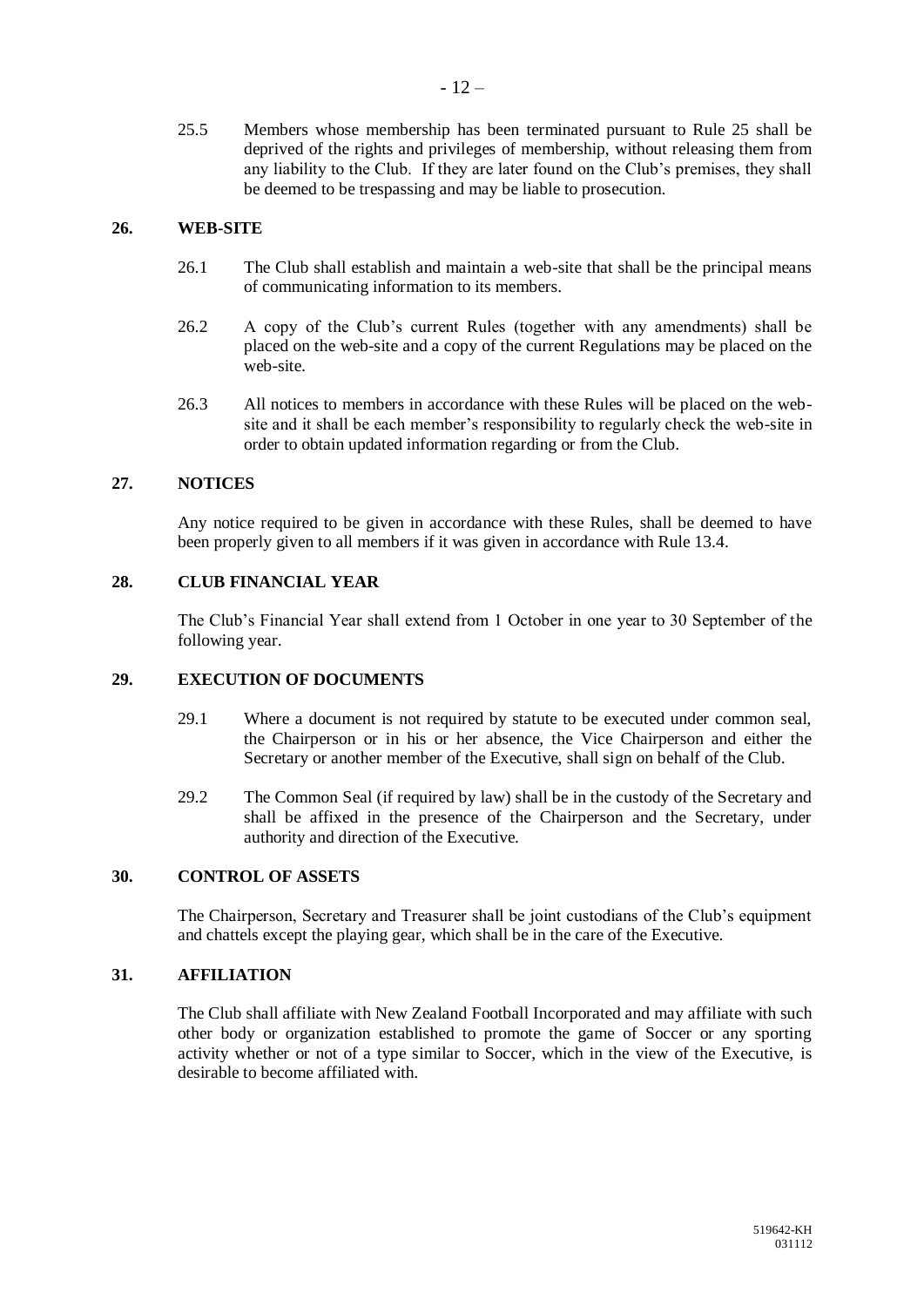#### <span id="page-14-0"></span>**32. INDEMNITY**

- 32.1 No Officer or member of the Executive shall be liable for the acts or defaults of any other Officer or member of the Executive or any loss occasioned thereby, unless occasioned by their wilful default or by their wilful acquiescence.
- 32.2 The Officers and member of the Executive shall be indemnified by the Club for all liabilities and costs incurred by them in the proper performance of their functions and duties, other than as a result of the deliberate default.

#### <span id="page-14-1"></span>**33. PECUNIARY PROFIT / RESTRICTIONS ON POWERS**

- 33.1 The Club shall not and nothing expressed or implied in these Rules shall permit the activities of the Club to be carried on for the personal pecuniary profit of any Officer, Executive member, member or associated person of the Club or associated person of such Officer, Executive member, member or associated person, nor shall any distribution, whether by way of money, property or otherwise be made to any such Officer, Executive member, member or associated person except where the income benefit or advantage is derived from:-
	- (a) Services provided to the Club rendered in the course of business and charged at no greater than current market rates, or
	- (b) Interest on money lent at no greater than current market rates.
	- (c) The payment of prize money to members in relation to games results so long as the payment does not disentitle the receiving member from having the status of an amateur sports person.
- 33.2 For the purpose of Rule 33.1 such Officer, Executive member, member or associated person shall be deemed to derive a personal pecuniary profit in the following circumstances: if money, property or assets are lent, leased or sold to such person at less than current commercial rates having regard to the nature and terms of the transaction.
- 33.3 For the purposes of Rules 33 and 17.10 such Officer, Executive member, member or associated person shall be deemed to have a personal pecuniary interest in a transaction of the type referred to where that person:-
	- (a) Is a shareholder or director of any company which is party to the transaction, or
	- (b) Is a settlor or trustee of a trust or a shareholder of a company which is party to such a transaction.
- 33.4 For the purposes of Rules 33 and 17.10 the meaning of the term "associated person" is as that term is defined in the Income Tax Act 1994.